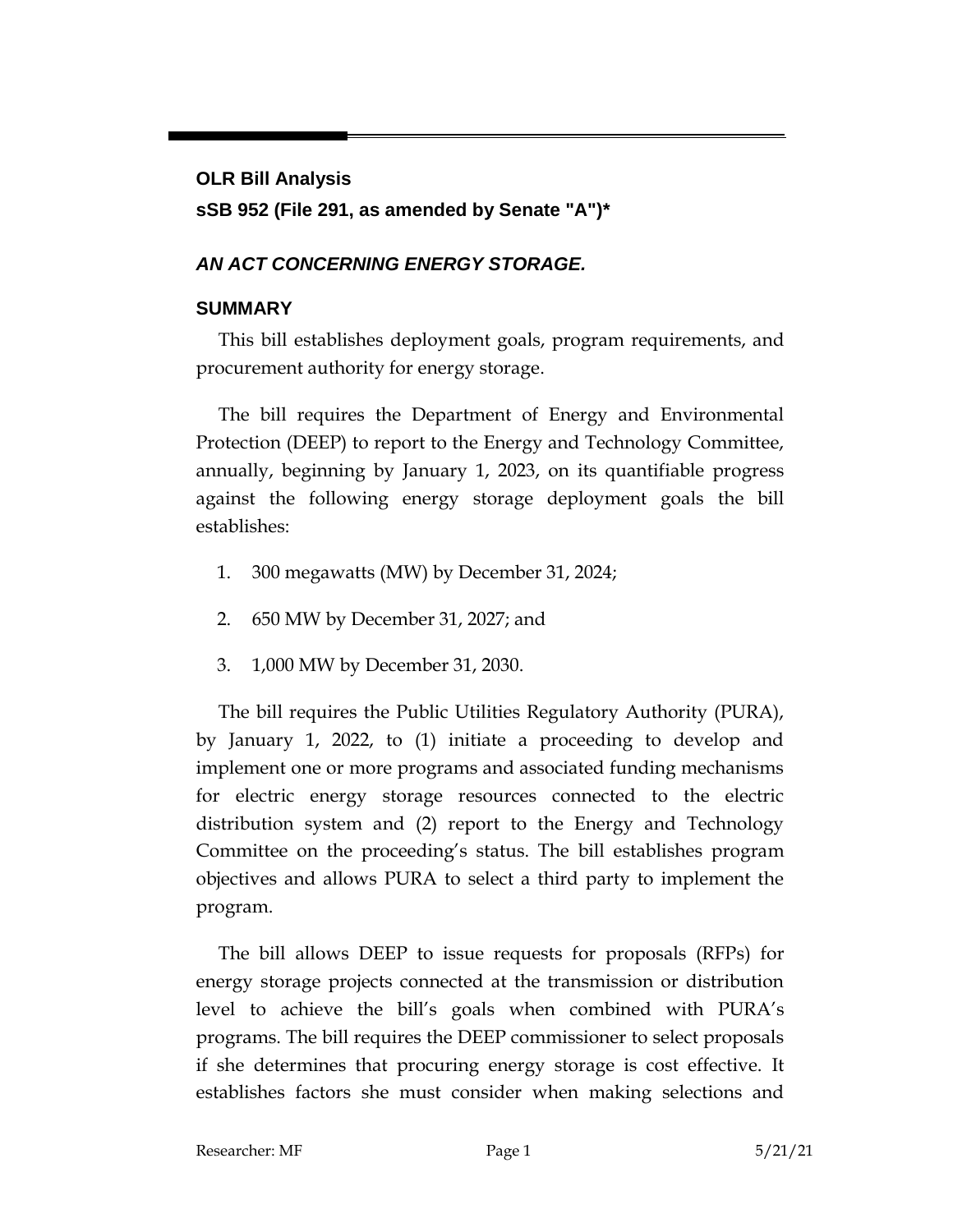subjects any agreements to PURA's review. Under the bill, the electric distribution companies (EDCs, i.e., Eversource and United Illuminating) recover agreement costs from, and credit revenues to, electric ratepayers.

\*Senate Amendment "A" allows DEEP to select storage projects paired with certain hydropower facilities and eliminates a provision requiring municipal utilities to report on the quantifiable progress of their carbon reduction.

EFFECTIVE DATE: July 1, 2021, except the DEEP reporting requirement on energy storage deployment goals is effective upon passage.

#### **§ 2 — PURA PROCEEDING AND PROGRAMS**

The bill requires PURA to initiate a proceeding to develop and implement one or more programs and associated funding mechanisms for electric energy storage resources connected to the electric distribution system. In its proceeding, PURA must establish:

- 1. at least one program for residential electric customers,
- 2. at least one program for commercial and industrial electric customers, and
- 3. a program for energy storage systems connected to the distribution system in front of the meter and not located at a customer's premises.

The bill requires PURA to solicit input on developing these programs from DEEP, the Connecticut Green Bank, the EDCs, and the Office of Consumer Counsel (OCC).

Under the bill, PURA must consider one or more programs and rate designs to encourage deployment of electric energy storage technologies connected to the distribution system that most effectively leverage the technology's value to achieve objectives that:

1. provide positive net present value to all ratepayers, or a subset

| Researcher: MF | Page 2 | 5/21/21 |
|----------------|--------|---------|
|                |        |         |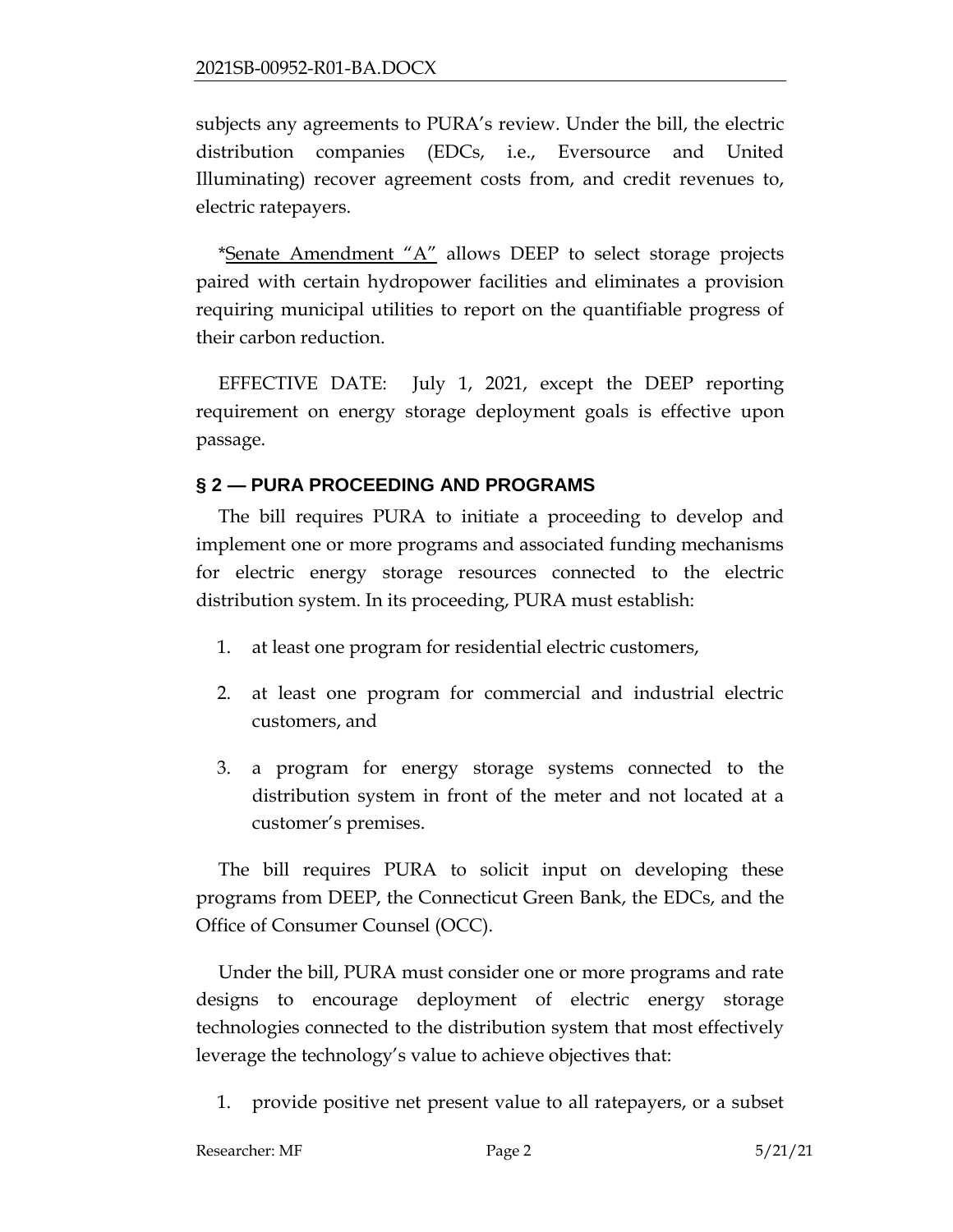of ratepayers paying for the benefits that accrue to that subset;

- 2. provide multiple types of benefits to the electric grid (e.g., resilience, ancillary services, leveling out peaks in electricity use, or supporting deployment of other distributed resources);
- 3. foster sustained, orderly development of a state-based electric energy storage industry; and
- 4. maximize the value from the participation of energy storage systems in capacity markets.

PURA must also consider programs and rate designs to encourage uses of electric energy storage technologies connected to the electric distribution system that avoid or defer investment in traditional electric distribution system capacity upgrades.

The bill requires PURA to consider all energy storage configurations that are connected to the distribution system, including those connected in front of the meter and not located at a customer's premises.

The bill allows PURA to select any combination of the Green Bank, DEEP, the EDCs, or another third party it deems appropriate to implement one or more electric energy storage programs.

# **§ 3 — DEEP SOLICITATION AND PROCUREMENT**

#### *Project Selection*

The bill allows DEEP, in consultation with the state's procurement manager and the OCC, to issue RFPs for energy storage projects connected at the transmission or distribution level that would, when combined with programs PURA establishes, achieve the bill's energy storage goals. Projects may include stand-alone energy storage projects or projects paired with (1) Class I renewable energy sources (e.g., wind and solar) or (2) hydropower facilities with a nameplate capacity of up to 100 MW.

The bill requires the DEEP commissioner, as part of her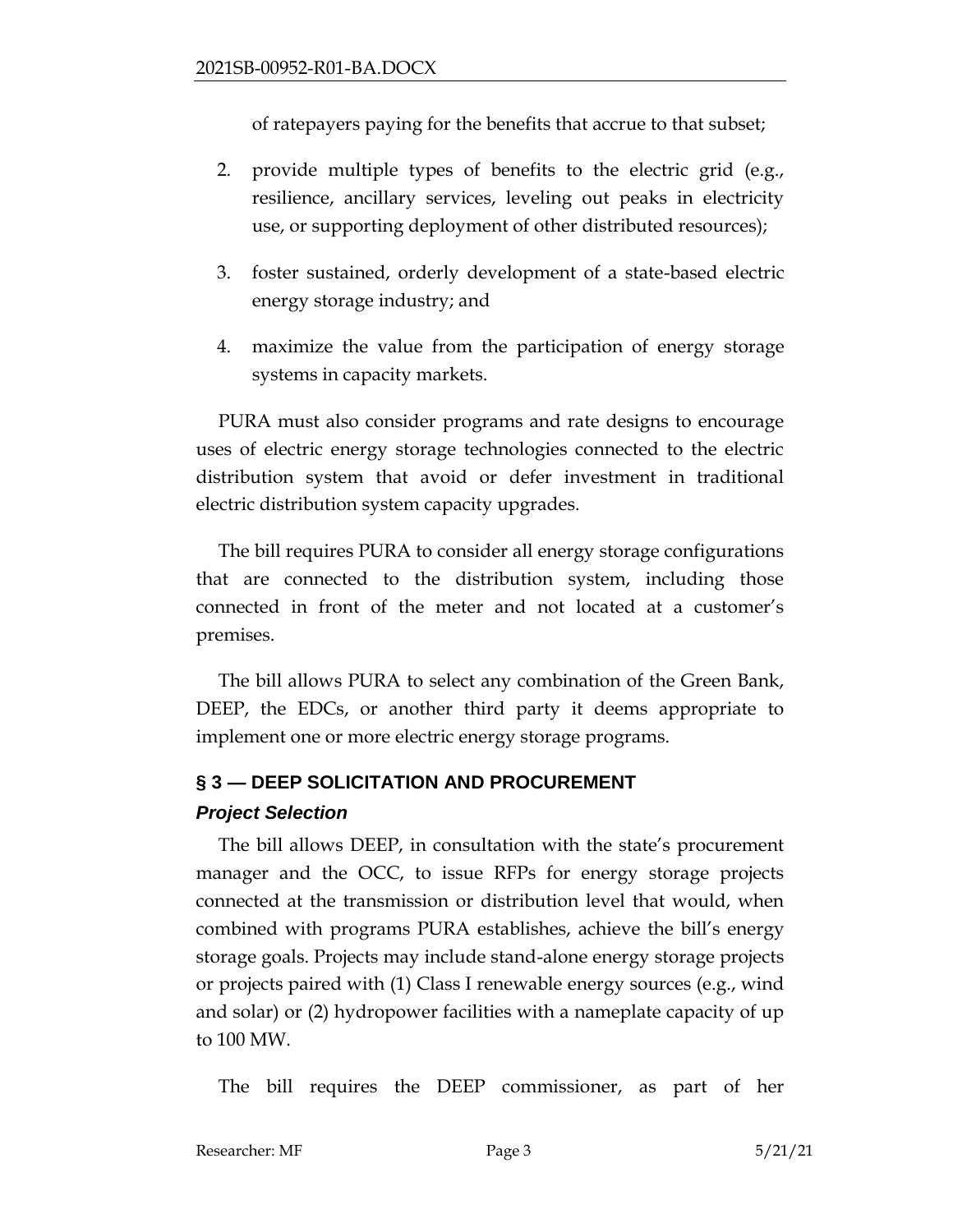determination on whether procuring energy storage is cost effective, to publish and make available for public comment a cost effectiveness test that considers each applicable benefit provided by energy storage. If the commissioner determines that procuring energy storage is cost effective, the bill requires her to begin selecting proposals.

The bill requires the DEEP commissioner to consider at least the following when selecting proposals:

- 1. whether the proposal is in ratepayers' best interest, including the sources' delivered price;
- 2. whether the proposal promotes electric distribution system reliability, including during winter peak demand;
- 3. any positive impacts on the state's economic development, as determined in consultation with the Department of Economic and Community Development commissioner;
- 4. whether the proposal is consistent with the state's greenhouse gas reduction requirements under the Global Warming Solutions Act; and
- 5. whether the proposal is consistent with the state's Comprehensive Energy Strategy and Integrated Resources Plan.

#### *PURA Review and Cost Recovery*

Under the bill, any agreement entered into (presumably, by EDCs) as a result of DEEP's selection is subject to PURA's review and approval. (The bill does not explicitly allow DEEP to direct EDCs to enter into agreements.) The bill requires PURA to (1) finish reviewing an agreement within 120 days after it was filed with PURA and (2) approve an agreement if it is cost effective and in electric ratepayers' best interest.

Under the bill, EDCs must recover an approved agreement's net costs through a fully reconciling rate component on electric ratepayer bills. Costs include those incurred by the EDCs under the agreement